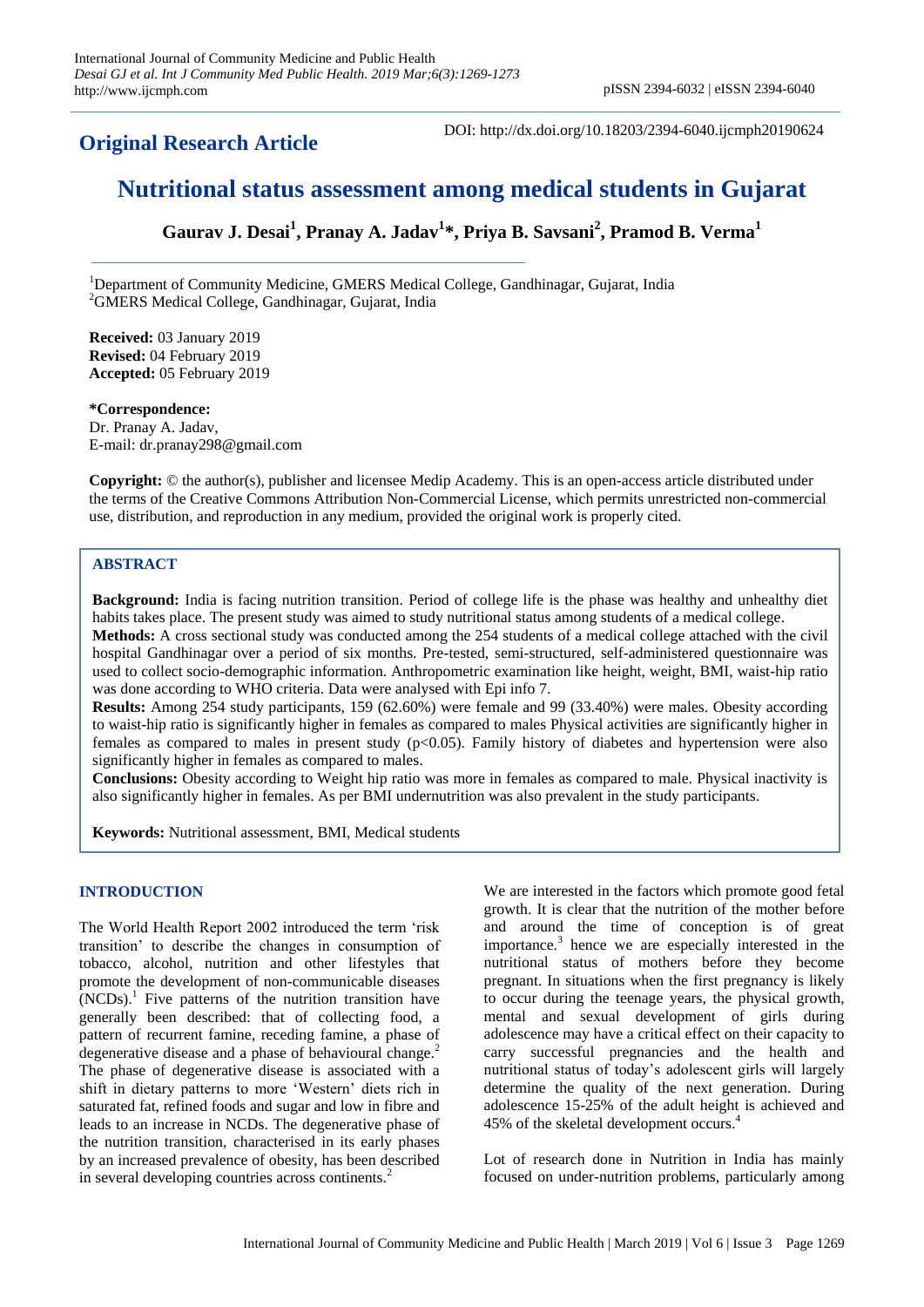vulnerable women and children. There is some evidence of an emerging nutrition transition in India. Data of developing countries shows that urbanization and migration directly leads under-nutrition and overnutrition problems.<sup>5-7</sup> Adolescent period is a important period of mental, emotional and physical development. Many harmful effects are associated with junk food likes memory and learning problems, Increases the risk of dementia, Lessens its ability to control appetite, chemical changes that can lead to depression, makes impatient and can cause uncontrollable cravings.<sup>8</sup> Prevalence of overweight is higher among medical students. Several studies done among medical and nursing students in India have observed prevalence of overweight was 11.7, 11, 10 and 17.5 respectively. $9-12$  The life style which develops in college life will be almost persuade for lifetime and remains unchanged. So it is important to develop healthy life style in this phase. The present study was aimed to study nutritional status among students of a medical college.

## **METHODS**

#### *Study setting, study type ad study period*

A cross sectional study was conducted among students of GMERS Medical College attached with civil hospital of Gandhinagar district in Gujarat over a period of January 2017 to July 2017.

#### *Sample size and sampling technique*

A sample size of 254 was obtained by using the hypothesis testing method and based on following assumptions: 95% confidence intervals, prevalence of overweight in medical students in Gujarat, India 17.48 and  $10\%$  margin of error.<sup>12</sup> The calculated minimum sample had been inflated by 10% to account for anticipated subject non response. Sampling frame was prepared by attendance register from all six batches of students. To make equal representation, 64 students from each batch were obtained by simple random sampling.

#### *Study tools*

Data was collected using a pre-tested, semi-structured, self-administered questionnaire which consisted of information regarding socio-demographic data includes details about addiction, diet preference, family history of obesity, diabetes and hypertension, about physical activity, sleep hours etc. Anthropometrical examination were done by WHO criteria. <sup>13</sup> Weight was measured using digital scale to the nearest 0.1 kg with subjects wearing light clothing, and height was measured without shoes using stadiometer to the nearest 0.5 cm. Waist circumference (WC) was measured under the clothes, at the narrowest point, midway between the costal margin of last rib and the iliac crest, in the horizontal plane with the subject standing. Hip circumference was taken as the widest point over the buttocks. Waist to hip ratio (WHR) was measured by dividing the waist circumference with the hip circumference. Body mass index (BMI) was calculated as weight (kilograms) divided by height (in meters) squared. BMI >23.0 to 24.9 kg/m2 taken as overweight and >25.0 kg/m2 as obese. Waist hip ratio cut off for male is 0.95 and for female is 0.80.

## *Data collection*

After getting ethical approval from Institutional Ethics Committee (IEC), data collection was started. Data were collected during the practical hours in the department of Community Medicine. After acquiring the study participants, the details regarding the study viz. purpose of the study, method of the study were explained. Written consent were taken from the each subject with assuring that their name will not be disclosed other than the persons concern with the study. Self-filled questionnaires were provided which was followed by anthropometric measurement.

## *Statistical methods*

Data were cleaned, validated and analyzed on the Epi info 7. For continuous variables range, mean and standard deviation will be calculated and for categorical variables proportion and percentage were obtained. To know the association between dependent and independent variables chi-square or z-test were applied accordingly. P value less than 0.05 was considered as statistically significant.

## **RESULTS**

Total of 254 students were studies among which 159 (62.60%) were female and 99 (33.40%) were males. Descriptive statistics are described in Table 1. There were statistically significant difference between mean height, mean weight and mean waist hip ratio between male and females are statistically significant.

## **Table 1: Descriptive statistics among study participants (n=254).**

| <b>Variables</b>          | Total $(n=254)$   | Female $(n=159)$  | Male $(n=99)$    | P value    |
|---------------------------|-------------------|-------------------|------------------|------------|
| Age (years)               | $19.57 \pm 0.02$  | $19.36 \pm 0.78$  | $19.70 \pm 0.97$ | $0.004*$   |
| Weight (kg)               | $54.67 \pm 12.39$ | $61.55 \pm 13.35$ | $50.56 \pm 9.71$ | $< 0.001*$ |
| Height (meter)            | $1.62 \pm 0.09$   | $1.72 \pm 0.056$  | $1.56 \pm 0.055$ | $< 0.001*$ |
| Body mass index $(kg/m2)$ | $20.62+3.72$      | $20.71 + 4.20$    | $20.57 + 3.42$   | 0.784      |
| Waist-hip ratio           | $0.81 \pm 0.08$   | $0.84 \pm 0.057$  | $0.78 \pm 0.080$ | $< 0.001*$ |

(\*Statistically significant).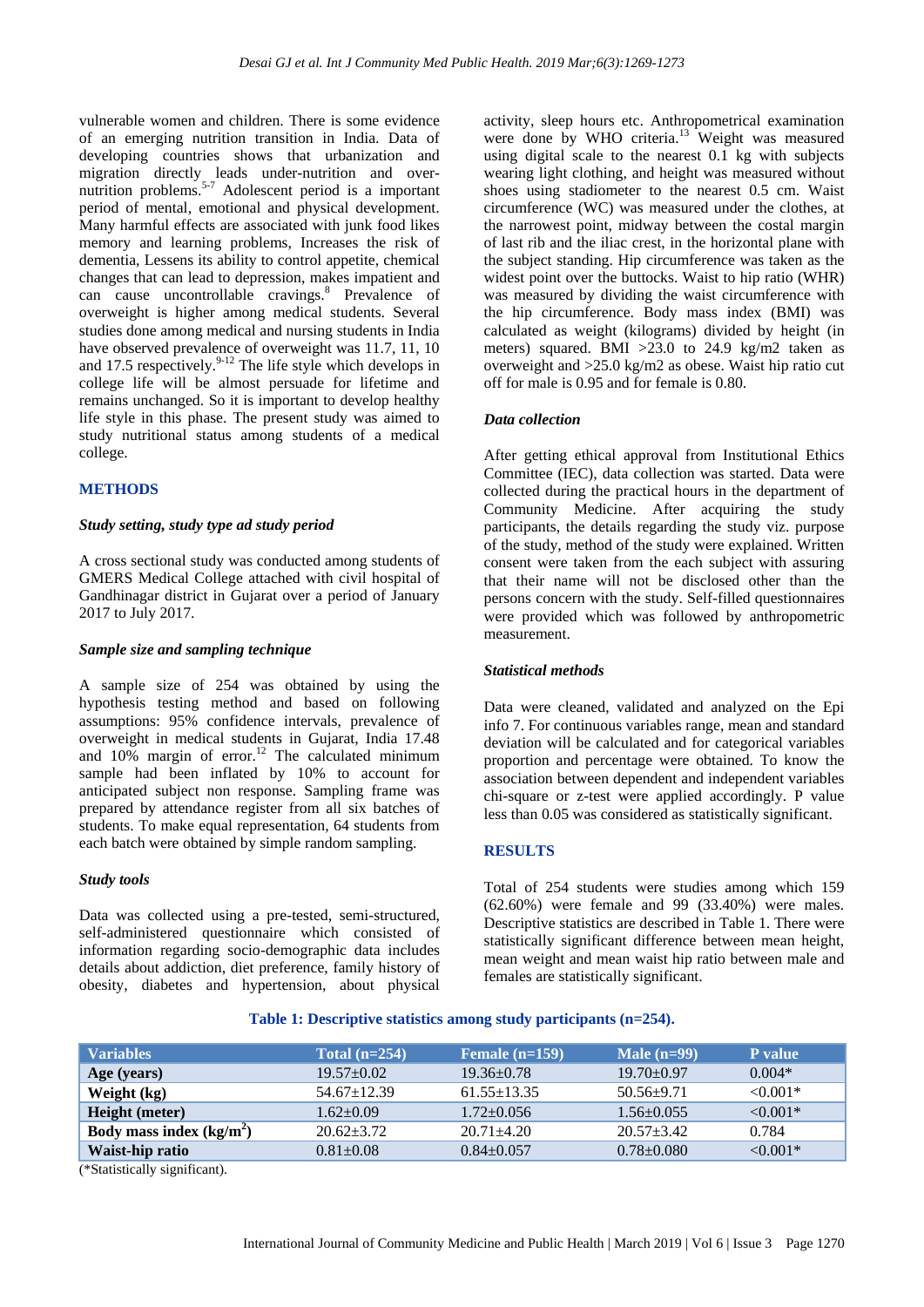## **Table 2: Demographic details of study participants (n=254).**

| <b>Variables</b>                                                                           | Total $(n=254)$<br>N(%) | Female $(n=159)$<br>N(%) | Male $(n=99)$<br>N(%) | P value     |
|--------------------------------------------------------------------------------------------|-------------------------|--------------------------|-----------------------|-------------|
| Diet preference                                                                            |                         |                          |                       |             |
| Veg                                                                                        | 193 (76)                | 127(79.9)                | 66 (69.5)             | 0.115       |
| Ova-veg                                                                                    | 10(3.9)                 | 4(2.5)                   | 6(6.3)                |             |
| Mixed                                                                                      | 51(20.1)                | 28 (17.6)                | 23(24.2)              |             |
| <b>Smoking/Tobacco</b>                                                                     |                         |                          |                       |             |
| Yes                                                                                        | 4(01.58)                | 2(1.26)                  | 2(2.11)               | 0.99        |
| No                                                                                         | 250 (98.42)             | 157 (98.74)              | 093 (97.89)           |             |
| <b>Alcohol habits</b>                                                                      |                         |                          |                       |             |
| Yes                                                                                        | 0(0)                    | 0(0)                     | 0(0)                  | 0.71        |
| N <sub>o</sub>                                                                             | 254 (100)               | 159 (100)                | 95 (100)              |             |
| <b>Physical activity</b>                                                                   |                         |                          |                       |             |
| Yes                                                                                        | 155(61)                 | 125 (78.62)              | 30 (31.58)            | ${<}0.05*$  |
| N <sub>o</sub>                                                                             | 099 (39)                | 034 (21.38)              | 65 (68.42)            |             |
| <b>Sleeping at night</b>                                                                   |                         |                          |                       |             |
| 6-8 hours                                                                                  | 214 (84.3)              | 140(88.1)                | 74 (77.9)             | 0.048       |
| $>8$ hours                                                                                 | 40(15.7)                | 019(11.9)                | 21(22.1)              |             |
| <b>Sleeping during day times</b>                                                           |                         |                          |                       |             |
| Yes                                                                                        | 132 (52)                | 089 (56)                 | 43 (45.3)             |             |
| No                                                                                         | 122(48)                 | 070(44)                  | 52(54.7)              | 0.128       |
| <b>Watching television per day</b>                                                         |                         |                          |                       |             |
| $<$ 2 hours                                                                                | 223 (87.8)              | 147 (92.45)              | 76 (80)               |             |
| 2-4 hours                                                                                  | 26(10.2)                | 012(7.5)                 | 14(14.7)              | $0.002*$    |
| >4 hours                                                                                   | 5(2.0)                  | 000(0)                   | 05(5.3)               |             |
| <b>Using mobile/computer/internet</b>                                                      |                         |                          |                       |             |
| $<$ 2 hours                                                                                | 145 (57.10)             | 107(67.3)                | 38 (40)               | $< 0.0001*$ |
| 2-4 hours                                                                                  | 88 (34.60)              | 050 (31.4)               | 38 (40)               |             |
| >4 hours                                                                                   | 021(8.3)                | 002(1.3)                 | 19(20)                |             |
| <b>Family history of obesity</b>                                                           |                         |                          |                       |             |
| Yes                                                                                        | 29(11.4)                | 024(15.1)                | 5(5.3)                | $0.012*$    |
| N <sub>o</sub>                                                                             | 225(88.6)               | 135 (84.9)               | 90 (94.7)             |             |
| <b>Family history of hypertension</b>                                                      |                         |                          |                       |             |
| Yes                                                                                        | 48 (18.9)               | 042(26.4)                | 6(6.3)                | $< 0.001*$  |
| N <sub>o</sub>                                                                             | 206(81.1)               | 117(73.6)                | 89 (93.7)             |             |
| <b>Family history of diabetes</b>                                                          |                         |                          |                       |             |
| Yes                                                                                        | 30(11.8)                | 20(12.6)                 | 10(10.5)              | 0.391       |
| N <sub>o</sub>                                                                             | 224 (88.2)              | 139 (87.4)               | 85 (89.5)             |             |
| $\overline{a}$ and $\overline{a}$ and $\overline{a}$ and $\overline{a}$ and $\overline{a}$ |                         |                          |                       |             |

(\*Statistically significant).

# **Table 3: Nutritional status according to BMI (n=254).**

| <b>Nutritional status</b>  | Total $(n=254)$<br>N(% | Female $(n=159)$<br>N(% | Male $(n=95)$<br>N(%) | <b>P</b> value |
|----------------------------|------------------------|-------------------------|-----------------------|----------------|
| Underweight $(BMI < 18.5)$ | 85(33.5)               | 49(30.8)                | 36(37.9)              |                |
| Normal (BMI: 18.5-24.9)    | 143(56.3)              | 94(59.1)                | 49(51.6)              | $0.88$ (not    |
| Overweight (BMI: 25-29.9)  | 21(8.3)                | 14(8.8)                 | 07(7.4)               | significant)   |
| Obese $(BMI > 30)$         | 05(2.0)                | 02(1.3)                 | 03(3.2)               |                |

Table 2 shows demographic details of students. Males were more engaged significantly to physical activity than females. Watching television and using mobiles were significantly higher in females as compared to males. Family history of diabetes and hypertension were also significantly higher in females as compared to males. Overall overweight and obesity percentages among study participants according to BMI were 8.3% and 2.0% respectively. There was no significant difference between male and female with regards to obesity (Table 2). But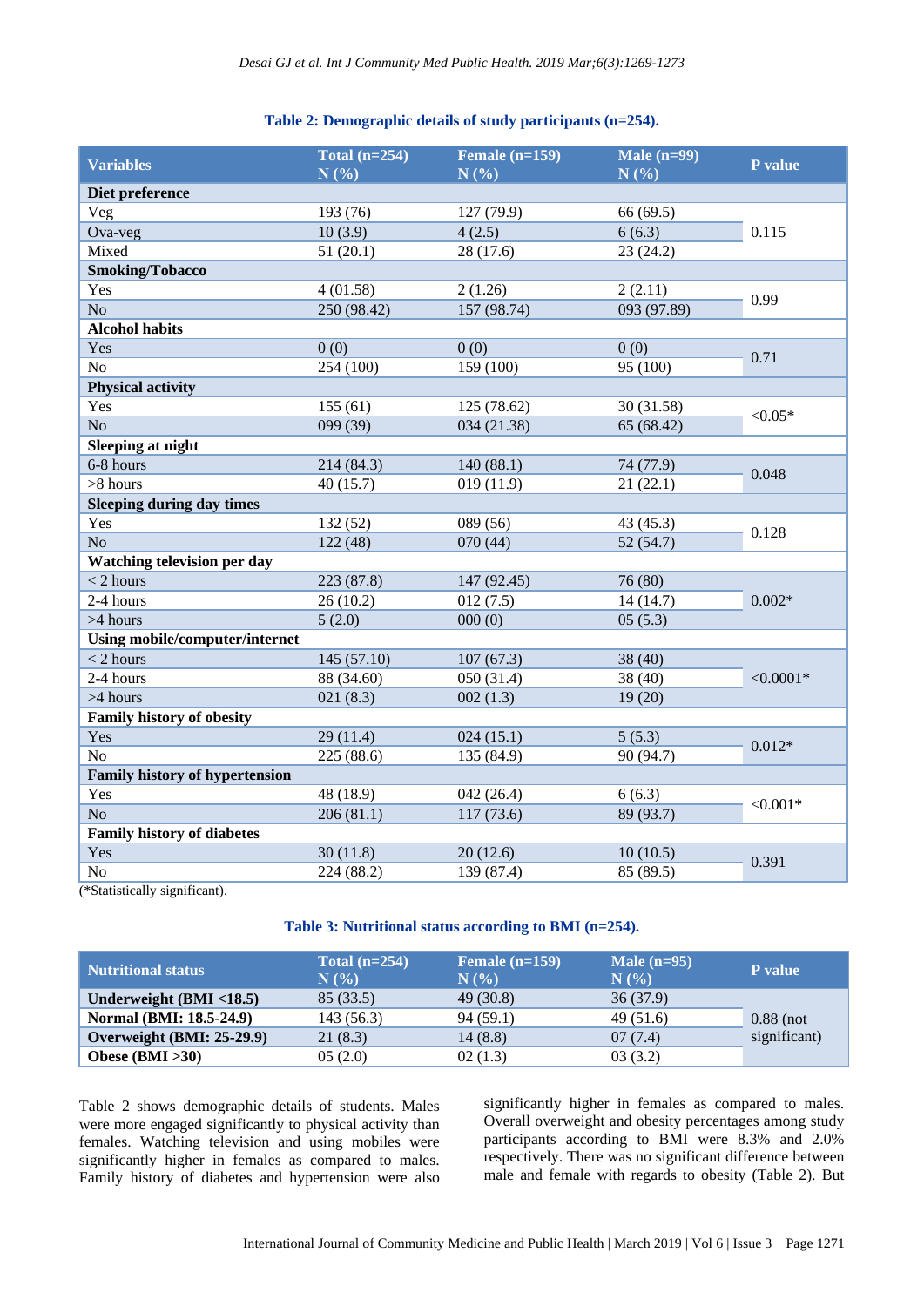according to waist–hip ratio females (45.9%) are significantly more obese as compared to males (2.1%)

(p<0.05) (Table 4).

## **Table 4: Obesity according to waist-hip ratio (n=254).**

| <b>According to W:H ratio</b>      | Female $(n=159)$ | Male $(n=95)$ | P value                                             |
|------------------------------------|------------------|---------------|-----------------------------------------------------|
| Non-obese                          |                  |               |                                                     |
| For females:- $W:H$ ratio $< 0.80$ | 86 (54.1%)       | 93 (97.9%)    | $< 0.05*$<br><i>(statistically)</i><br>significant) |
| For males:- W:H ratio $< 0.95$     |                  |               |                                                     |
| <b>Obese</b>                       |                  |               |                                                     |
| For females:-W:H ratio $\geq 0.80$ | 73 (45.9%)       | $02(02.1\%)$  |                                                     |
| For males:- W:H ratio $\geq 0.95$  |                  |               |                                                     |

#### **DISCUSSION**

The aim of present study was to find out nutritional status among medical students. In present study Body mass index between male and female is not statistically significant (Table 1). Due to less physical activity, sedentary lifestyle and overeating, all age groups are commonly affected to the obesity and overweight which increase the many health problems and common causes of morbidity and mortality among people. On another side underweight is also another cause resulting in certain diseases like malnutrition, anemia, mortality and morbidity.<sup>14</sup> Present study observed lower prevalence of obesity (8%). Other similar study done by Agrawal et al, Deshpande et al, Bertsias et al, Thakkar et al observed obesity prevalence was 22.0%, 29.0%, 36.0% and 23.0% respectively.15-18

Obesity according to waist-hip ratio is significantly higher in females as compared to males (Table 1). Variation in body fat distribution and abdominal fat mass is not measured BMI method. Excess intra-abdominal fat play crucial role in hazards of obesity. Visceral or abdominal fat mass can be measured by Waist circumference (WC) and waist-hip ratio (WHR) method. These methods do not involve the height and muscle mass, risen as valuable predictors of hazards of obesity and its associated diseases and are thus very useful indicators of excess body fat and increased health risk. Some research study revealed that WC and WHR have significant association with myocardial infarction.<sup>19-21</sup>

Physical activities are significantly higher in females as compared to males in present study ( $p<0.05$ , Table 2). Due to the influences of parents, peers, social contexts and identity development, Emerging adulthood have many of the health behaviours.<sup>22-24</sup> In this study, female students had a higher mean frequency of physical activity than male students, and physical inactivity was related to overweight/obesity among males but not among females. Other researchers did not find a link between physical inactivity and overweight/obesity either for male or female students despite showing that the men are more like likely to engage in physical exercise in their free time. $25,26$ 

#### **CONCLUSION**

Obesity according to Weight hip ratio was more in females as compared to male. Physical inactivity is also significantly higher in females. As per BMI under nutrition was also prevalent in the study participants. Medical students were future health care professionals. Apart from patient treatment, they have spread awareness regarding the healthy life style in which nutrition is the main topic. But as the famous saying, "charity begins with home', before advising others, they have to be cautious about their nutrition.

*Funding: No funding sources Conflict of interest: None declared Ethical approval: Not required*

#### **REFERENCES**

- 1. World Health Organization. World Health Report 2002: Reducing Risks, Promoting Healthy Life. World Health Organization.
- 2. Popkin BM. An overview on the nutrition transition and its health implications:the Bellagio meeting. Public Health Nutr 2002;5(1):93-103.
- 3. Jackson AA. Perinatal nutrition:the impact on postnatal growth and development. In:Gluckman PD, Heymann A, eds. Pediatrics and Pm.natology. London: Arnold; 1996: 298-303.
- 4. Rees JM, Christine MT. Nutritional influences on physical growth and behavior in adolescence. In:Adams G, ed. Biology of Adolescent Behaviour and Development. California: Sage Publications, 1989.
- 5. Monteiro CAD, D'ABenicio MH, Conde WL, Popkin BM. Shifting obesity trends in Brazil. Eur J Clin Nutr. 2000;54:342–6.
- 6. Popkin BM, Keyou G, Zhai F, Guo X, Ma H, Zohoori N. The nutrition transition in China:a cross sectional analysis. Eur J Clin Nutr 1993;47:333–46.
- 7. Martorell R, Khan LK, Grummer-Strawn LM. Obesity in women from developing countries. Eur J Clin Nutr. 2000;54:247–52.
- 8. Harmful effects of junk food. NDTV food. 2009. Available at: http://food.ndtv.com/lists/the-bad-the-